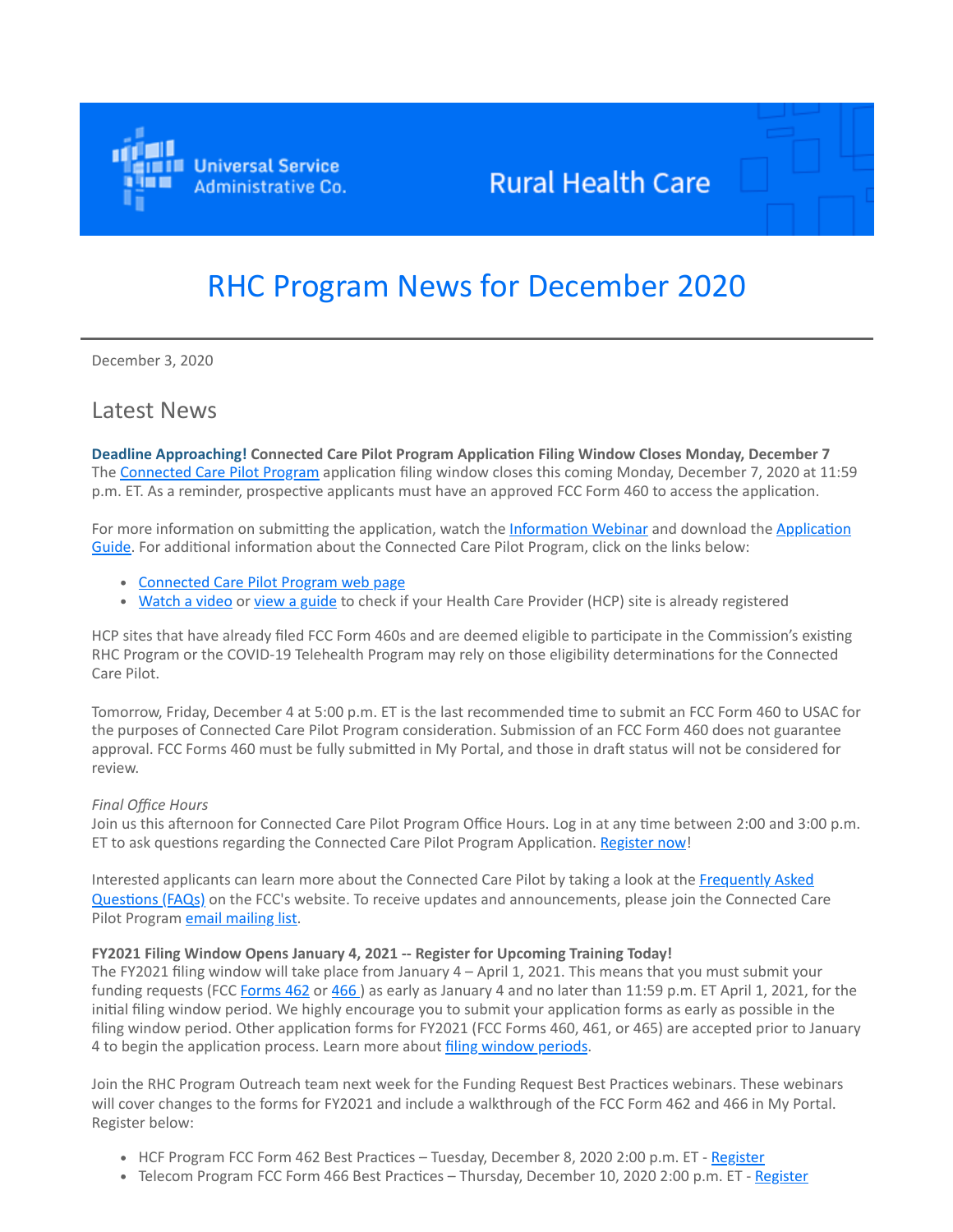#### **Deadline Approaching! FY2019 HCF Program Invoicing Deadline Reminder**

Do you know your FY2019 [Healthcare Connect Fund \(HCF\) invoicing deadline](https://click.outreach.usac.org/?qs=8582b86a6084b8b0a5b2c4449511711dbcfb5635ba1754fc6da2a73fb58e0dda2f2b678791ecb11974c236210111cc208608592c00dcd91e) and how to submit the FCC Form 463? You can look up your invoicing deadline using the **Invoicing Deadline Lookup Tool** and [watch](https://click.outreach.usac.org/?qs=8582b86a6084b8b018368a9c9ffb47ed7b8dc26546cb508666003d374ff2072ac6f459c362c11162c8912b625c8131cc5e9b59cf3c71f6ad) the FY2019 HCF Program Invoicing Best Practices webinar.

#### **PQA Requests for Information are Going Out**

The 2021 Payment Quality Assurance (PQA) assessment program is underway. PQA is a program that assesses RHC Program payments made on invoices submitted during the past 12 months to verify that the payments were properly made – in other words, that all program rules were followed correctly when the payment was authorized and disbursed.

For disbursements made each month, a certain number of payments will be chosen, and applicants will be asked to provide specific documentation – for example, customer bills that support invoices submitted to USAC – to verify that those payments were made correctly. It is important that you maintain proper documentation in order to be able to respond correctly and completely to PQA requests.

The email requests notifying applicants whose payments have been selected for PQA will be sent starting the second week in December from the domain name [PQA@USACcms.i-sight.com.](mailto:PQA@USACcms.i-sight.com?subject=) Please check your email and respond promptly if you receive an email from USAC's PQA Program. Also check your spam folder or junk email folder to see if it contains an email from this domain. This will help expedite your review.

- Do not hesitate to contact your PQA reviewer if you have questions. Contact information is provided in the email.
- Also, contact your PQA reviewer if you are unable to respond by the deadline.

#### **Submit Your FY2021 Request for Services Today!**

New for FY2021 and forward, the competitive bidding period begins on July 1 of the prior calendar year. This allows RHC Program applicants more time to complete and submit their [FCC Forms 461](https://click.outreach.usac.org/?qs=8582b86a6084b8b014cde758d497b0c6ab1edce94d51e1761a499cc47f4134bf48ee73d021ec51094774d509f354c7e2b83524f0a77ddf3a) and [Forms 465](https://click.outreach.usac.org/?qs=8582b86a6084b8b05b22683d8208d665ac474923fa3a6a7ae6a03d4ea6411e6160d212bc2eecd0fe2ce33af24367bbbfd4545b336add42d1) for the purposes of competitive bidding. Learn about the changes to the FY2021 competitive bidding process and corresponding My Portal updates by watching the recent [Request for Services Webinars.](https://click.outreach.usac.org/?qs=8582b86a6084b8b07e94cf53a2eb4257a61ba89028df11ab906025a74039c2ba9ea30f87465df734be52e9e976d04fe2038c99adee1f9ff9) Please keep in mind that it's a best practice to submit these forms as early as possible in preparation for the upcoming filing window.

#### **Supply Chain Order Reminder**

As you proceed with FY2021 competitive bidding, please keep in mind that the [FCC's Supply Chain Order](https://click.outreach.usac.org/?qs=8582b86a6084b8b079a062799cbd5d3121887a0ef2fed8b670691f6c91c804570689c566e8c55636839768ad60abdc238ffa73cc26ed7e1e) became effective on January 3, 2020. The Order prohibits Universal Service support from being used to purchase, obtain, maintain, improve, modify, or otherwise support any equipment or services produced or provided by companies that pose a national security threat to the integrity of communications networks or the communications supply chain. Huawei Technologies Company and ZTE Corporation are the two companies that have been officially designated as such threats by the FCC.

### Important Reminders

#### **Tip: Rurality Tier Search Tool**

When using the [Rurality Tier Search Tool,](https://click.outreach.usac.org/?qs=8582b86a6084b8b08cbed87f855f0927516eb2b7ef96ed1247a2938362f3b08c95dd018c64453757c7f572a287127e921b40a6a6b4273dff) it is important to put in your site's exact address for best results. If the site's exact address does not yield results, you may also use the latitude and longitude coordinates for your site. To find your site's latitude and longitude coordinates:

#### 1. Go to **Google Maps**

- 2. Type in your site's address
- 3. Right click on the marker pin pointing to your site on the map and select "What's Here?"
- 4. The coordinates (a pair of numbers, each with a decimal point) will appear on the screen

Use these coordinates to "Search with geographic coordinates" in the Rurality Tier Search Tool. Be sure to include the negative sign when entering the negative longitude coordinate.

#### **FCC Form 460 Best Practice**

During the submission of an FCC Form 460 (HCF Eligibility and Registration Form), we recommend that applicants upload any supporting documentation necessary to validate form data to the "Supporting Documentation" section. This includes documentation that is relevant to the required fields of the FCC Form 460. Submitting supporting